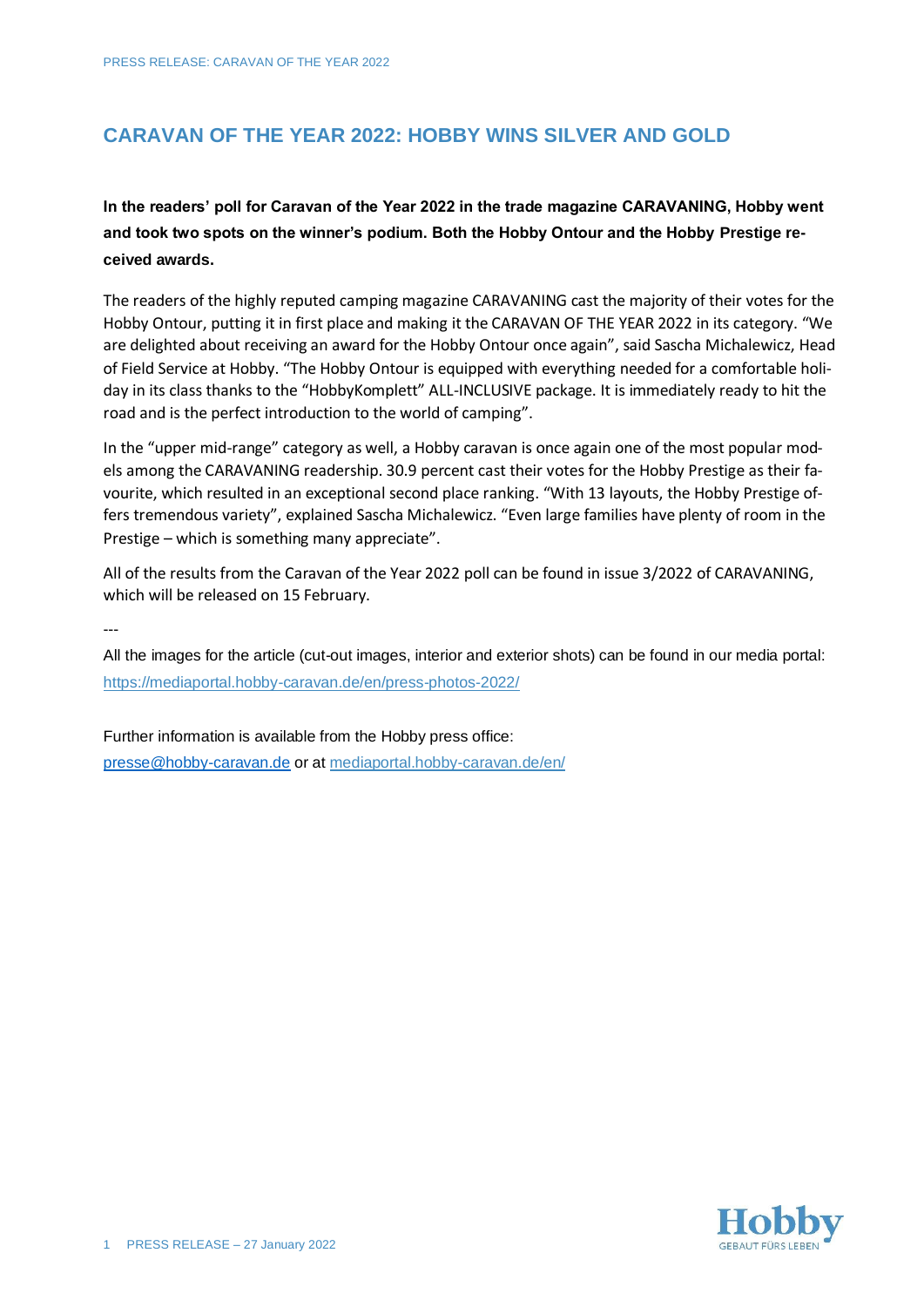

Compact and agile: The **Hobby Ontour** is the perfect companion for any terrain. **Award:** The **Hobby Ontour** is once again the favourite in its class.



Comfortable and incredibly spacious: The **Hobby Ontour** can accommodate up to five people.